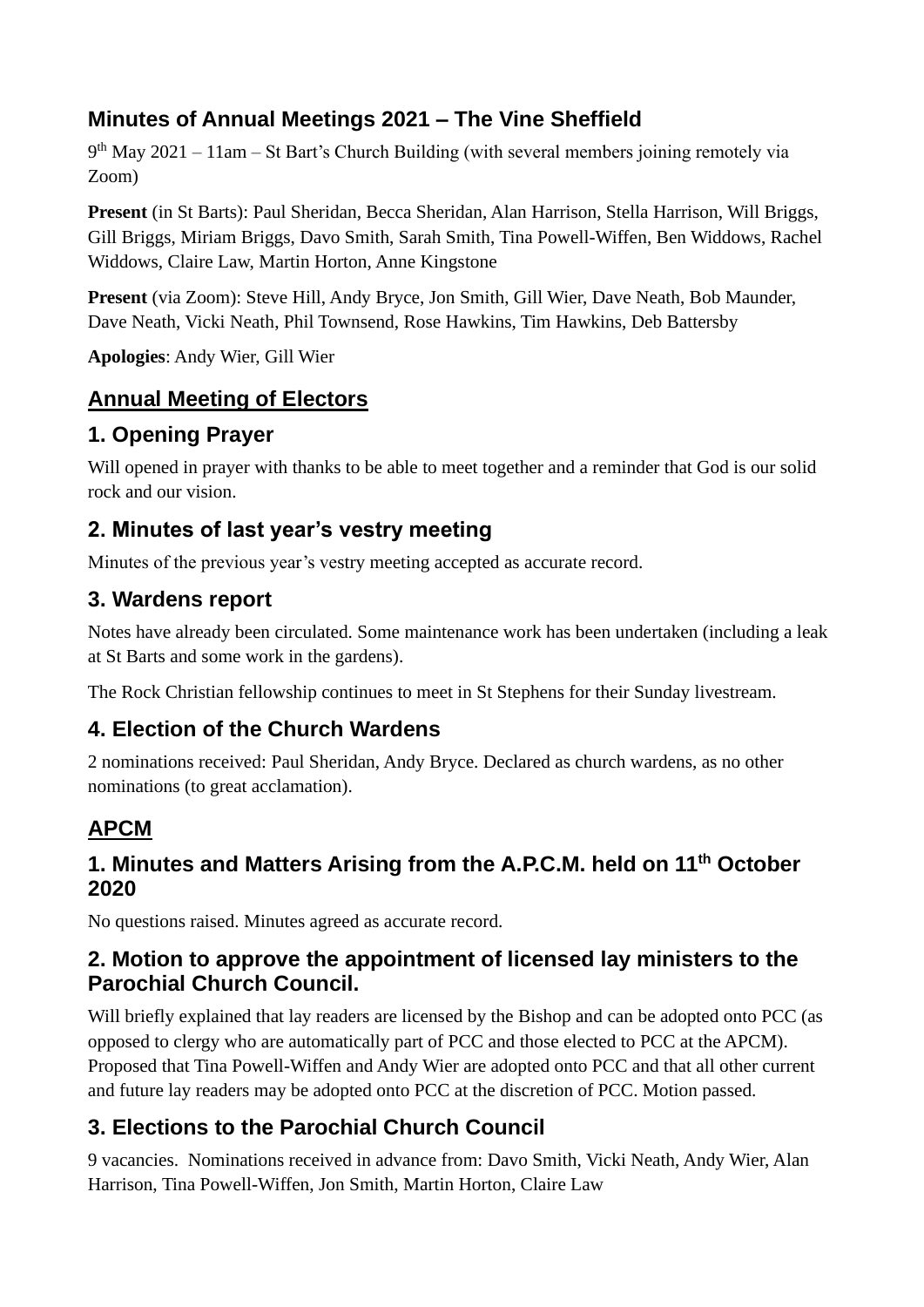Standing down: Ben Widdows and Dave Neath – specifically thanked by Will, echoed by all present.

As no other nominations received, these are appointed directly.

Elections to Deanery Synod – these positions are for 3 years and are automatically be on PCC. Steve Hill will continue in this post (for the  $2<sup>nd</sup>$  of 3 years).

There is 1 vacancy for PCC and 2 vacancies for Deanery Synod, which PCC may co-opt to fill at their discretion.

Tina invited to pray for our new PCC.

#### **4. Annual Report on the Electoral Roll**

Report on electoral roll given by Dave Neath. Last year: 56 total, 33 non-resident, 23 resident. Current year unchanged. Report accepted.

#### **5. Annual Report on the finances of The Vine Sheffield PCC, other funds and appointment of independent examiner**

Sarah Lightfoot from VAS was our independent examiner.

Jon delivered a brief overview of our accounts (to compliment the full report that has already been circulated). General funds income £105k, expenditure £111k (of which £5k was designated for supporting those in the parish struggling due to pandemic). We were nervous about donations last year, but these have continued well – noted thanks for Andy Bryce as Giving Coordinator. Buildings hire has gone down, but not as much as feared. Investment income has remained strong.

Expenditure: £8.6k as charitable giving; £46k to Diocese Common Fund; £15k staff expenses (some of this was covered by furlough income); much less on Mission and Evangelism (£5k); Building costs still almost as high at £35k (due to ongoing contracts for heating, lighting, etc.)

Designated funds: approx £5k in and £5k out. (mostly the COVID support fund).

Restricted funds: approx £27k in and £28k out (a large part of this was money to support our Common Fund costs, which simply goes in and out again).

Overall, a small loss this year, but no overall concerns. Over the next few years PCC need to make decisions about the 2 buildings, which should see our finances balance from that point.

Budget: inclined to be less cautious than last year, as we are coming out of COVID crisis and we have done better than feared last year.

Jon thanked Jackie for her administrative work and Andy Bryce for his role as giving coordinator.

Report proposed by Jon, seconded by Steve. Carried.

Jon proposed we continue with Sarah Lightfoot from VAS as independent examiner for next year. Martin seconded. Carried.

Massive thank you to Jon for his work (agreed unanimously).

We may need to consider using the same independent examiner as St Tims, as we align in the joint benefice.